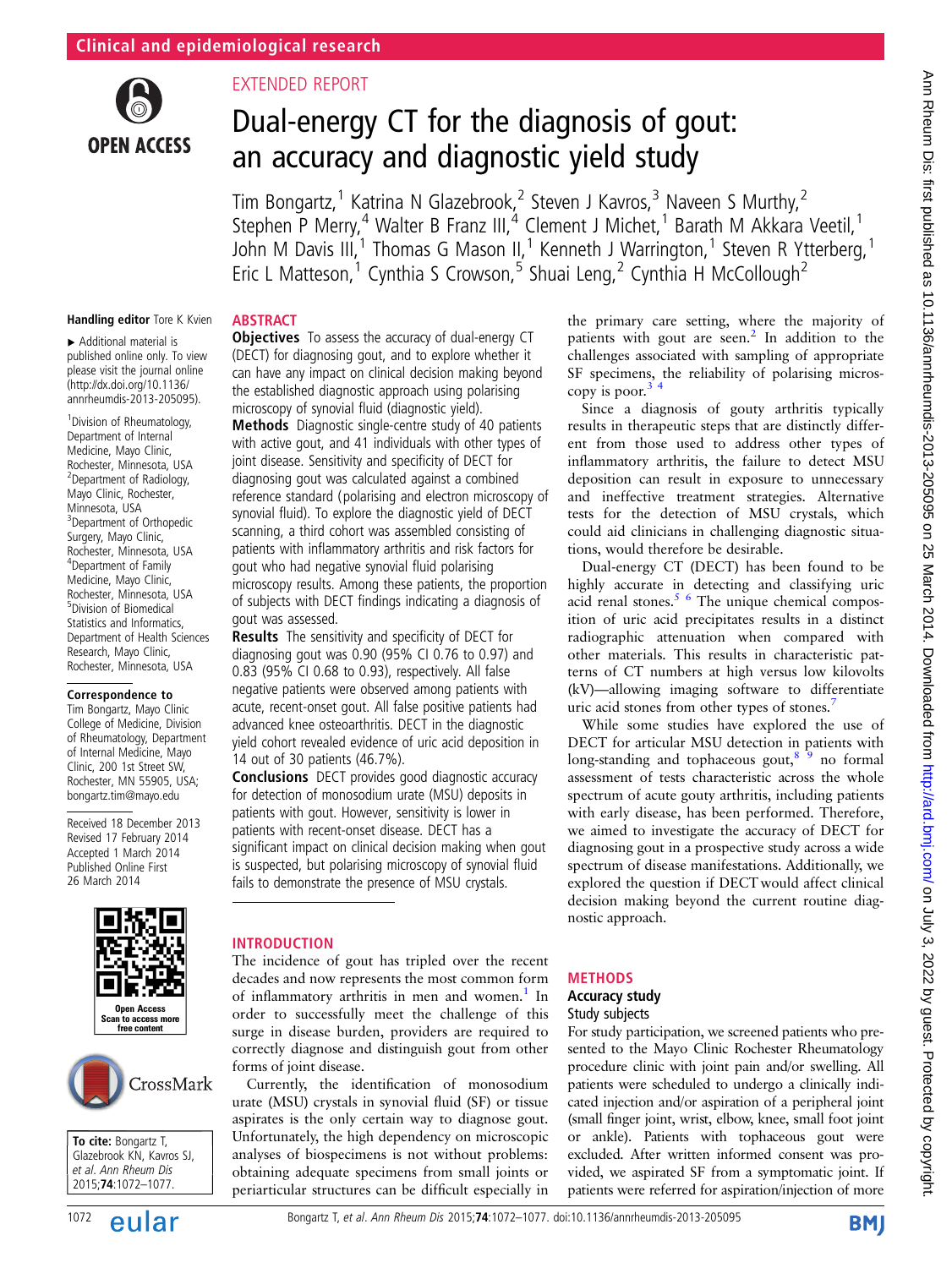than one joint, the clinically most prominently involved joint was chosen as the index joint.

We assessed the adequacy of each sample based on fluid volume (at least a drop), consistency (viscous) and presence of lymphocytes (at least 10 lymphocytes per visual field). Patients with an inadequate sample were excluded.

Based on the results of our reference test for the presence of MSU crystals, patients were divided into two groups: patients with gout versus control subjects with other types of joint disease. Accrual of patients with gout was stratified according to disease duration: we aimed to include at least 50% of patients with no prior history of gout and symptom duration  $<6$  weeks.

The study was conducted according to the ethical principles of the Declaration of Helsinki and approved by the Mayo Clinic Institutional Review Board (IRB).

#### Reference test

Demonstration of MSU crystals in SF is generally regarded as the most specific, though not very sensitive, method to make a diagnosis of gout.<sup>[10](#page-5-0)</sup> For the purpose of our study, reference testing of SF was performed on all adequate samples: two rheumatologists who were blinded to each other's assessment, performed polarising microscopy examination (Zeiss polarising microscope, Jena, Germany) within minutes of sample acquisition. In advance of the study, the investigators who performed polarising microscopy had to correctly identify 10 test specimens prior to the study (5 cases of gout, 5 control cases).

Presence of intracellular and/or extracellular needle-shaped, negatively birefringent crystals was consistent with a diagnosis of gout.[11](#page-5-0) In case of divergent polarising microscopy results, the specimen was reviewed by a third investigator who made the final determination regarding the presence of MSU crystals.

In order to increase sensitivity of our reference standard, electron microscopy was performed on all samples for detection of needle-shaped crystalline material. The sample was prepared by placing 1 μL of SF onto a parlodian carbon-coated 300 mesh titanium grid and allowed to dry. The grid was examined for evidence of gout crystals with a Field Emission Inc (FEI) Tecnai 12 transmission electron microscope operating at 80 kV. Elemental composition of crystals was determined by analysis of energy-dispersive spectra collected by an EDAX X-ray microanalysis system. Patients were diagnosed with gout if either polarising microscopy or electron microscopy, or both, confirmed the presence of MSU crystals.

#### Test under study

A CT examination of the aspirated joint area was performed using a dual-source CT scanner operating in DECT mode within 2 weeks of joint aspiration. Depending on the location of the index joint, we imaged one of four different joint areas: hand/ wrist, elbow, knee or foot/ankle. For example, when a patient presented with acute arthritis of the right first metatarsophalangeal (MTP) joint, the right foot and ankle were imaged. The technical details of our imaging method have been described elsewhere.<sup>9</sup> In brief, patients were examined with a dual-source CT scanner operated at DECT mode (SOMATOM Definition Flash, Siemens Medical Systems, Forchheim, Germany). The tube potentials were 80 (tube B) and 140 kV (tube A) with an additional tin filter. The use of a different kV for each tube exploits the kV-dependent nature of CT numbers, allowing differentiation of materials having different effective atomic numbers. Post-processing was performed using a commercial software programme ('Gout', Syngo CT Workplace, Siemens Medical Systems) to create material-selective images, where

MSU deposits were colour-coded as green. For detailed DECT settings, please see online supplement 1.

#### Analysis

A musculoskeletal radiologist (KNG or NSM), who was aware of the location of the index joint but blinded to the patient's microscopy results, evaluated the images using a commercially available workstation. Axial images, as well as images reconstructed in the sagittal/coronal planes and volume-rendered three-dimensional views every 24° around the imaged joint, were reviewed. The presence of green-coloured voxels (independent of the number of voxels) in articular or periarticular structures of the index joint was classified as positive for the presence of MSU crystals. Of note, green pixilation in joint areas other than the index joint did not constitute a positive test result for our primary analysis. The sensitivity and specificity (95% CI) of DECT scanning for the detection of MSU deposition were calculated. In a secondary analysis, we tested the hypothesis if classifying DECT as 'positive' even when green pixilation was absent in the index joint but present in other areas would result in higher test accuracy.

#### Diagnostic yield study

#### Study subjects

To explore the contribution of DECT to clinical decision making after routine diagnostic testing for gout has been exhausted, we assembled a separate cohort of patients: in these subjects, the treating physician had considered gout as an important differential diagnosis, but an appropriate SF specimen for analysis could either not be obtained because of technical difficulties, or polarised microscopy was negative for the presence of MSU crystals. Additionally, patients had to meet at least one of the following criteria which are associated with an increased pretest likelihood of gout<sup>10</sup>: history or presence of podagra, serum uric acid  $\geq 7$  mg/dL in men or ≥6 mg/dL in women, asymmetrical joint swelling, radiographic subcortical cyst, erythema and paroxysmal character of complaints (rapid development of pain that reaches its maximum in 6–12 h). We excluded patients with a known history of gout or presence of tophi.

#### Imaging and diagnostic confirmation

All patients underwent DECT imaging of the affected joint area (for technical details, see above). Images were read by a musculoskeletal radiologist. If DECT images revealed green pixilation in or around the clinically affected joint area, we performed an ultrasound-guided aspiration of these areas with subsequent polarising microscopy. The procedure was performed by an experienced musculoskeletal sonographer (ELM or TB) who reviewed the DECT scan prior to the procedure to better target areas of MSU deposition. We performed polarising microscopy of the aspirate with two observers who were blinded to each other's assessment. We calculated the frequency of MSU crystal deposition detected with DECT scanning, and the proportion of patients where presence of MSU deposits could be confirmed through image-guided aspiration.

#### RESULTS

#### Accuracy study

#### Flow of subjects and clinical characteristics

Between October 2010 and September 2012, 119 consecutive patients referred for a joint aspiration and/or injection were screened for study participation. Of these, 28 patients were excluded as screen failures because of inadequate SF samples.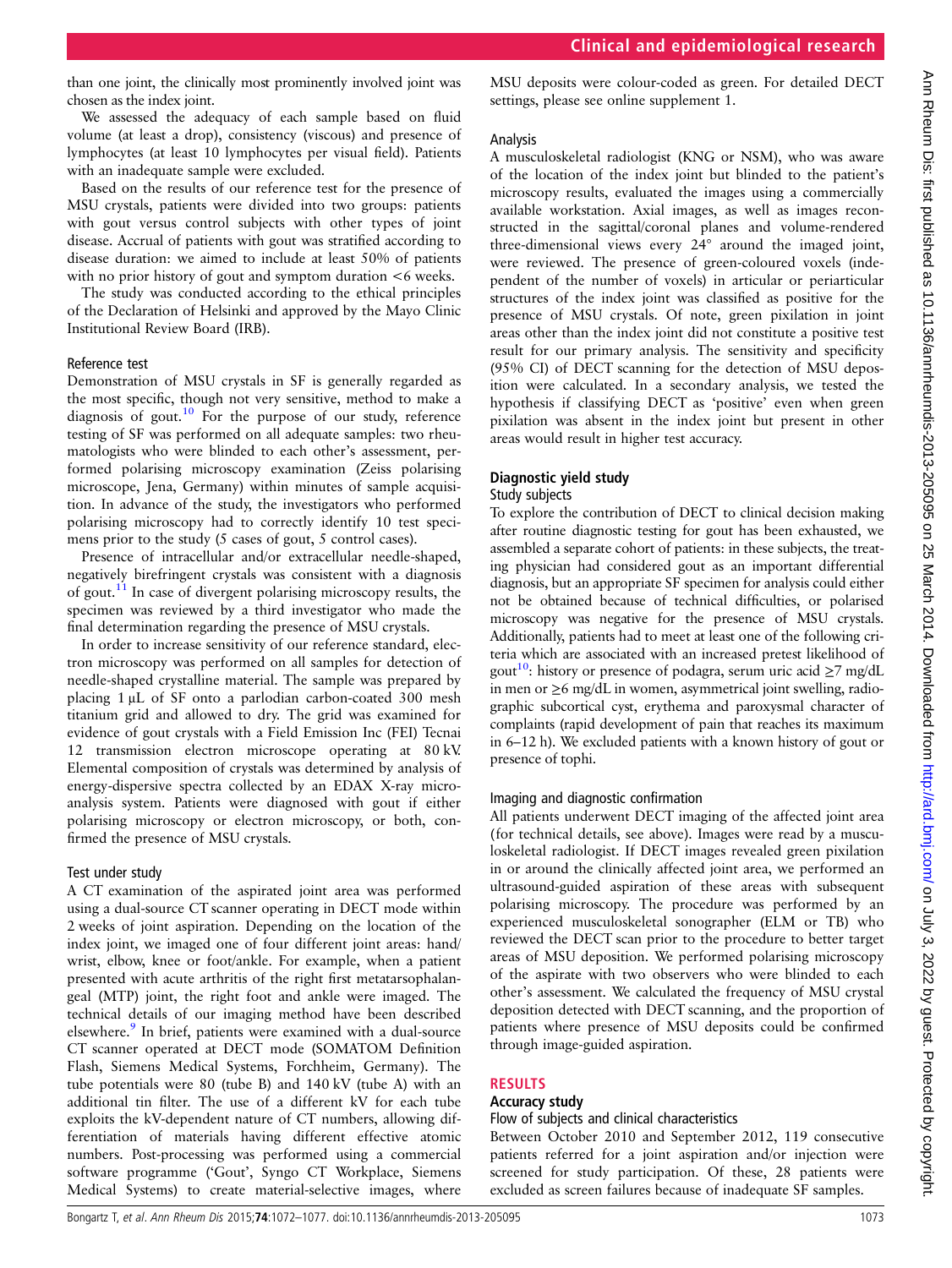#### Table 1 Patient characteristics diagnostic accuracy study

|                            | <b>Patients with</b><br>gout $(n=43)$ | <b>Patients without</b><br>gout $(n=48)$ |
|----------------------------|---------------------------------------|------------------------------------------|
| Age, mean (SD), years      | 62.1(13.2)                            | 58.7 (13.7)                              |
| Sex                        |                                       |                                          |
| Male                       | 34 (79)                               | 19 (40)                                  |
| Female                     | 9(21)                                 | 29 (60)                                  |
| Index joint                |                                       |                                          |
| <b>MCP/PIP</b>             | 3(7)                                  | 4(8)                                     |
| Wrist                      | 2(5)                                  | 2(4)                                     |
| Elbow                      | 1(2)                                  | 0(0)                                     |
| <b>MTP</b>                 | 26(60)                                | 18 (38)                                  |
| Mid-foot/ankle             | 9(21)                                 | 9(19)                                    |
| Knee                       | 2(5)                                  | 15(31)                                   |
| Symptom duration (week)    |                                       | <b>NA</b>                                |
| $\leq 6$                   | 29 (67)                               |                                          |
| $>6$                       | 14(33)                                |                                          |
| Prior history of gout      | 15(35)                                | <b>NA</b>                                |
| Serum UA, mean (SD), mg/dL | 8.0(2.0)                              | <b>NA</b>                                |
| Referral diagnosis         |                                       |                                          |
| Gout                       | 40 (93)                               | 2(4)                                     |
| <b>DJD</b>                 |                                       | 21(44)                                   |
| <b>RA</b>                  |                                       | 12(25)                                   |
| Septic joint               |                                       | 1(2)                                     |
| <b>CTD</b>                 |                                       | 1(2)                                     |
| <b>CPPD</b>                | 1(2)                                  | 3(6)                                     |
| <b>Unknown</b>             | 2(5)                                  | 7(15)                                    |

Except where stated otherwise, values are the number (%) of patients.

CPPD, calcium pyrophosphate deposition disease; CTD, connective tissue disease; DJD, degenerative joint disease; MCP, metacarpophalangeal joint; MTP, metatarsophalangeal joint; n, number; PIP, proximal interphalangeal joint; RA, rheumatoid arthritis; UA, uric acid.

Gout was diagnosed in 43 patients, based on our combined reference method using polarising and electron microscopy; 20 presented with a first flare of inflammatory arthritis and a symptom duration <6 weeks. The majority of patients with gout had small joint arthritis (n=29), mainly involving the MTP or metacarpophalangeal joints. Fourteen patients had medium or large joint arthritis, most commonly affecting the wrist or ankle. The control cohort consisted of 48 patients who each had a SF analysis that was negative for MSU crystals. Twenty-two patients had small joint and 26 patients had medium or large joint disease. For detailed patient characteristics, see table 1.

Of those patients, three with gout and seven controls did not return for their DECT scan, leaving 40 in the gout group and 41 in the control group for final analysis (figure 1). The level of agreement between the two observers performing polarising microscopy was high: out of 91 specimens, only three were assessed differently and final adjudication had to be performed by a third observer ( $\kappa$ =0.93, 95% CI 0.86 to 1.0).

#### Results for DECT

In the 40 patients with gout who underwent DECT, imaging demonstrated MSU deposition (fi[gure 2A](#page-3-0)) around the index joint in 36 patients (90.0%). All four cases of gout that were missed with DECT (false negatives) occurred among patients with a first flare of gout and symptom duration <6 weeks. Among the 41 control patients in whom SF analysis was negative, DECT demonstrated evidence of MSU deposition in seven cases. All these cases occurred in patients with knee osteoarthritis (OA), and DECT imaging results indicated MSU deposition within the cartilage/menisci (fi[gure 2](#page-3-0)B).

Based on these results, the overall sensitivity and specificity of DECT for diagnosing gout was 0.90 (95% CI 0.76 to 0.97) and



Figure 1 Patient flow, diagnostic accuracy study. DECT, dual-energy computer tomography; MSU, monosodium urate.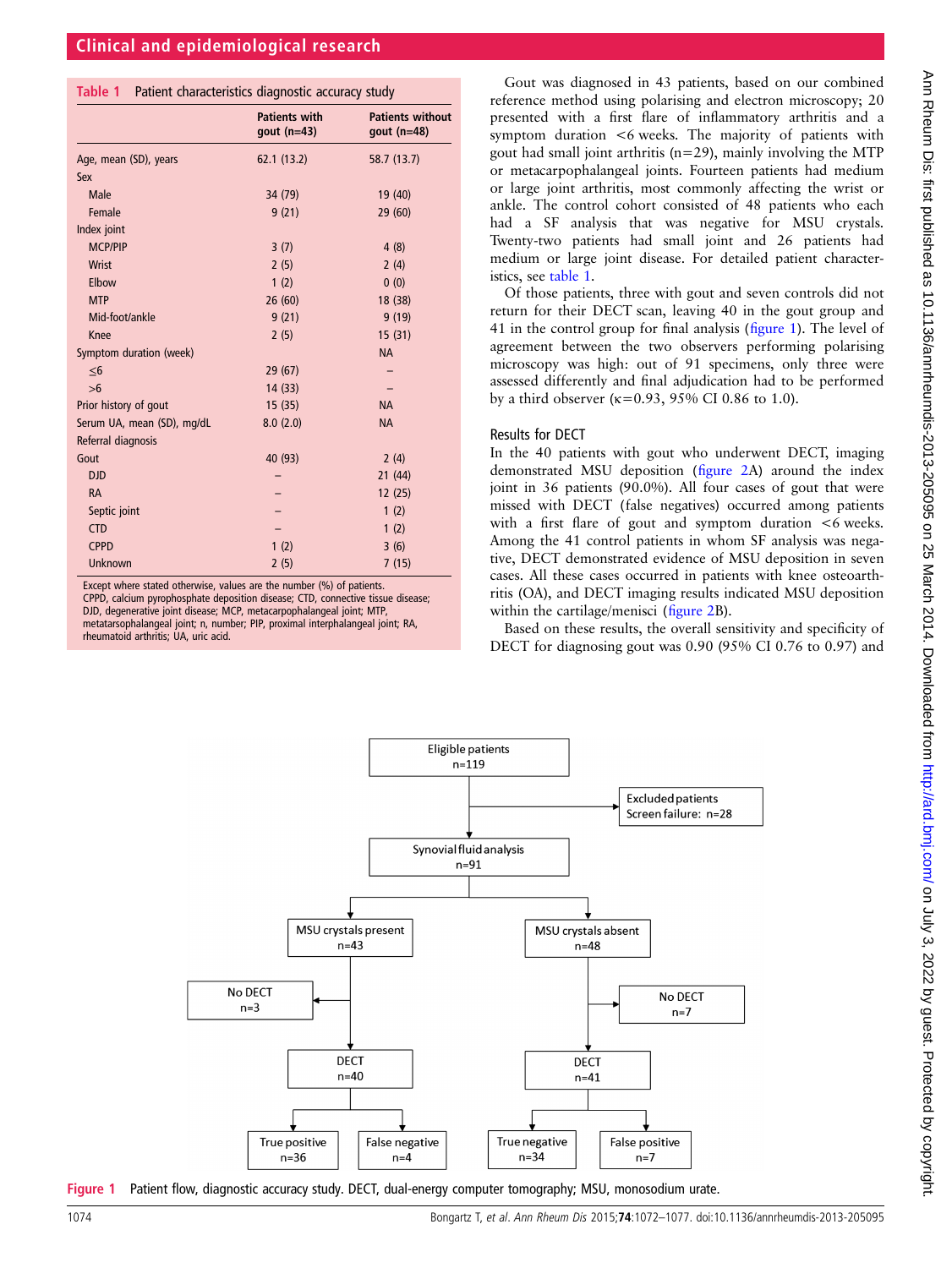<span id="page-3-0"></span>0.83 (95% CI 0.68 to 0.93), respectively. No adverse events due to the use of DECT, or as a result of SF aspiration, occurred. For the secondary analyses, we classified imaging results as positive for gout if green pixilation was either observed around the index joint and/or in other locations of the imaged area. Two of the four patients with a first flare of gouty arthritis but no imaging findings of MSU deposition in the index joint had green pixilation in other areas. Conversely, 18 control patients had areas of green pixilation beyond the symptomatic joint. These results translate into a higher sensitivity of 0.95 (95% CI 0.83 to 0.99), but a significant drop in specificity to 0.56 (95% CI 0.40 to 0.72).

## Diagnostic yield study

#### Study subjects

Thirty patients with inflammatory arthritis or tendinitis, who either had a negative SF analysis (n=22) or were thought not to be good candidates for SF aspiration (n=8), were included in our diagnostic yield cohort. For detailed patient characteristics, see [table 2](#page-4-0).

## DECT results

DECT demonstrated green pixilation in or around the clinically involved joint in 14 of the 30 patients, suggestive for MSU deposition. Importantly, MSU deposits were located in periarticular structures of the index joint (tendon/tendon insertion sites/entheses) in a majority of these patients (figure 2C,D).

## Confirmation of DECT findings through ultrasound-guided aspiration

Ultrasound-guided aspiration of the area was performed in 12 of the 14 patients in whom green pixilation was detected by DECT (figure 2C,D). Two patients declined confirmatory aspiration. MSU crystals were found on polarising microscopy in 11 of the 12 patients. In one patient with DECT images indicating MSU deposition in the knee, we were unable to confirm MSU deposition on examination of the SF.

Overall, DECT helped to diagnose gout in 11 out of 30 patients with undifferentiated arthritis/tendinitis/enthesitis who had a negative polarising microscopy result from their initial diagnostic evaluation (fi[gure 3](#page-4-0)).



Figure 2 Dual-energy CT images. Arrows indicate MSU deposition (MSU deposits colour coded in green). (A) Subject accuracy study with acute gouty arthritis of the wrist (three-dimensional (3D) reconstruction image); (B) Subject accuracy study with advanced osteoarthritis of the knee, synovial fluid analysis negative for MSU crystals; (C) Subject diagnostic yield study with elbow pain and swelling, synovial fluid analysis negative for MSU crystals; (D) Subject diagnostic yield study with knee pain and swelling, synovial fluid analysis negative for MSU crystals. MSU, monosodium urate.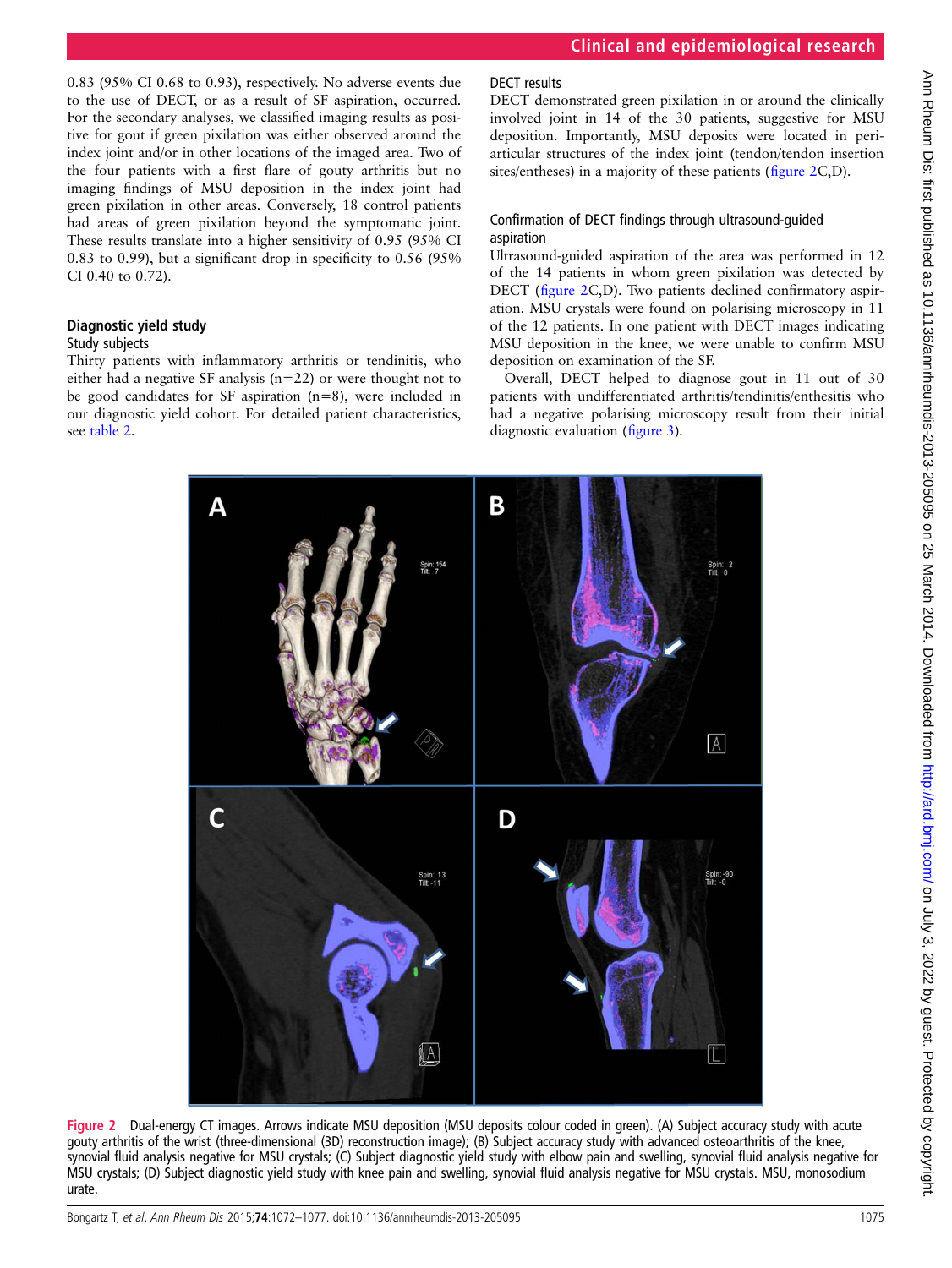<span id="page-4-0"></span>

|  |  | Table 2 Patient characteristics diagnostic yield study |  |  |  |
|--|--|--------------------------------------------------------|--|--|--|
|--|--|--------------------------------------------------------|--|--|--|

|                                                      | <b>Patients with clinical</b><br>suspicion for gout $(n=30)$ |
|------------------------------------------------------|--------------------------------------------------------------|
| Age, mean (SD), years                                | 64.7 (12.9)                                                  |
| Sex                                                  |                                                              |
| Male                                                 | 24 (80)                                                      |
| Female                                               | 6(20)                                                        |
| Symptomatic joint area                               |                                                              |
| Toe                                                  | 4(13)                                                        |
| Foot                                                 | 8(27)                                                        |
| Ankle                                                | 4(13)                                                        |
| Knee                                                 | 3(10)                                                        |
| Finger                                               | 2(7)                                                         |
| <b>Wrist</b>                                         | 8(27)                                                        |
| Elbow                                                | 1(3)                                                         |
| Symptom duration                                     |                                                              |
| $<$ 1 month                                          | 7(23)                                                        |
| $>1$ month, $<$ 3 months                             | 9(30)                                                        |
| $>3$ months                                          | 14(47)                                                       |
| Factors associated with an increased risk of gout    |                                                              |
| Previous episode of podagra                          | 12 (40)                                                      |
| Serum uric acid increased* (n=29)                    | 19(63)                                                       |
| Asymmetric swelling                                  | 22 (73)                                                      |
| Erythema                                             | 15(50)                                                       |
| Subcortical cyst                                     | 6(20)                                                        |
| Paroxysmal onset of complaints                       | 14(47)                                                       |
| Joint aspiration negative for MSU crystals           | 22 (73)                                                      |
| Joint aspiration not performed                       | 8(27)                                                        |
| Reasons for not performing joint aspirations $(n=8)$ |                                                              |
| Patient declined                                     | 1(3)                                                         |
| Possible cellulitis                                  | 2(7)                                                         |
| No effusion                                          | 5(17)                                                        |

Except where stated otherwise, values are the number (%) of patients. \*Male >7 mg/dL, female >6 mg/dL. MSU, monosodium urate.

#### **DISCUSSION**

The present study confirms the good overall accuracy of DECT in diagnosing patients with gout. Moreover, DECT can provide important diagnostic information when the current routine diagnostic approach has failed to confirm the presence of MSU crystals. Notwithstanding these results, our data underscore the importance of careful patient selection before using DECT as a diagnostic modality, as false positive/false negative results were seen in two particular clinical scenarios: First, DECT appears to have limited sensitivity in patients with acute gout and no prior

episodes of gouty arthritis. Twenty per cent of patients with early disease did not demonstrate evidence of MSU deposition on DECT images. It appears likely that small MSU deposits in patients early during the disease process may remain undetected.

Second, DECT may have limited specificity in knee OA. In our control group, DECT revealed green pixilation suggestive of MSU deposition in the articular cartilage in a significant proportion of patients, who all had Kellgren–Lawrence grade 3 or 4 OA. None of these patients had evidence of MSU crystals in their SF or a history of gout. It is unclear whether these deposits represent an imaging artefact or if they indicate intracartilaginous MSU deposition that may occur in the context of cartilage damage-associated matrix exposure, and subsequent MSU crys-tallisation.<sup>[12 13](#page-5-0)</sup> Importantly, it remains to be seen whether less advanced OA may also demonstrate similar evidence of intracartilaginous uric acid deposition. Of all patients in the control group, only two had lower than grade 3 or 4 radiographic changes of their knee, prohibiting any meaningful conclusion regarding the occurrence of artefact/subclinical uric acid deposition in the knee that is not affected by advanced OA.

DECT enables detection of MSU deposition in anatomic structures that cannot be easily aspirated. Therefore, it is important to reach consensus on what constitutes a 'positive' DECT result. In our study, we have defined 'positive DECT' as detection of MSU deposits in the symptomatic joint area. Our secondary analysis revealed a significant drop in specificity when classifying DECT images as positive for gout when green pixilation was present only in anatomic areas beyond the clinically affected joint, but not around the index joint itself.

Previous studies and case series that have explored the test characteristics of DECT in patients with gout have mainly included subjects with long-standing and/or tophaceous disease—a clinical situation where detection of MSU deposition by DECT scanning is usually not required for diagnostic confirmation.<sup>8</sup> <sup>14</sup> <sup>15</sup> Since the performance of a diagnostic test is easily overestimated when it is used to evaluate patients at the extremes of the disease spectrum, we excluded patients with tophi from our study. The lower sensitivity of DECT in patients with a first gouty attack underscores that accuracy estimates based on patients with long-standing tophaceous gout should not be generalised across the whole spectrum of disease.

In our diagnostic yield cohort, DECT correctly identified several individuals with gout who had a previous negative SF analysis. The high proportion (approx 30%) of patients that were missed with the routine diagnostic method is noteworthy. Interestingly, in several patients in whom SF aspiration was negative, DECT demonstrated MSU deposits around tendon and